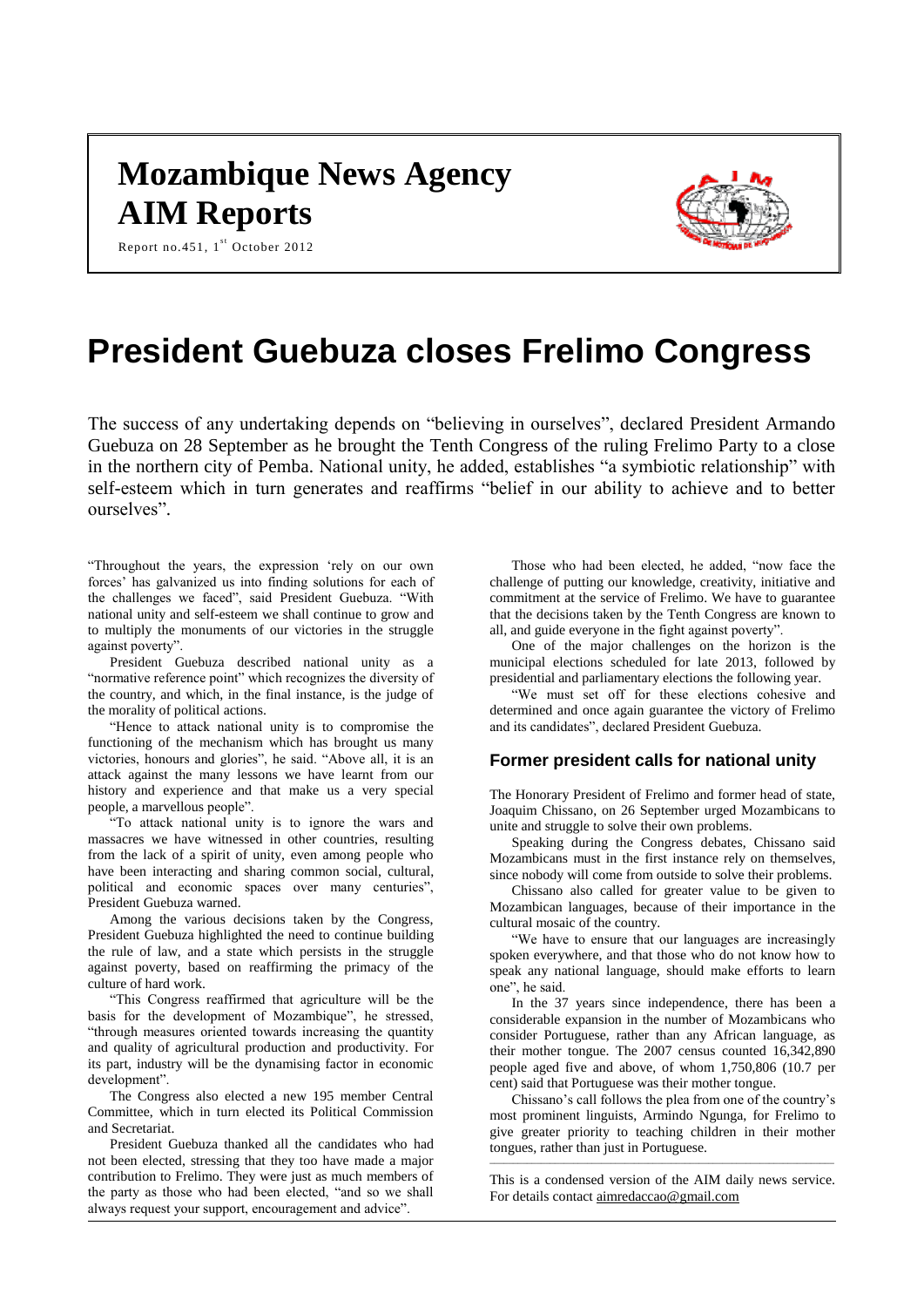## **Jorge Rebelo calls for more openness**

Former information minister Jorge Rebelo on 24 September called on Frelimo to be more open to divergent opinions.

Speaking at the Congress, Rebelo urged greater dialogue, both within Frelimo and within society at large, and warned against attempts to interfere with freedom of the press.

"We have heard that the media are being repressed because of the criticisms they raise", he said, "From the moment that we shut the valve and the media don't say what they think, suspicions are raised. People need a safety valve".

Interviewed outside the Congress hall by the independent television station STV, Rebelo, who headed the Frelimo Ideology Department in the 1980s, declared that views which differ from the official opinions "are either banned or repressed when people wish to speak".

"Without dialogue, we won't go far", he warned. "We have to allow people to speak without fear of reprisals".

The greatest danger, he added, was that, without a spirit of open debate, Frelimo leaders would not know what Party members think and want, and so would be unable to take the necessary corrective measures.

"Nobody is perfect", Rebelo told STV. "Even the leaders make mistakes. That's why they need to know what the public is thinking".

"In the past, it wasn't like this", he added. "I hope this Congress finds a path to greater openness. With openness, this party would be much stronger".

Not all Frelimo veterans agree with Rebelo. Former Prime Minister Mario Machungo and former Defence Minister Alberto Chipande told STV they disagreed with Rebelo. As far as they were concerned, claims about lack of debate inside Frelimo were merely Rebelo's personal views.

But Oscar Monteiro, who served in government in various positions in the 1980s, thought Rebelo had a point. In any organisation, he told STV, there are always people who think that everything has been solved, but in reality "Frelimo has grown through debate and through the permanent incorporation of new knowledge. This assumes that, at each moment, we go to people to find out through discussion what they have to give to enrich the collective thought".

"All of us develop bit by bit", said Monteiro. "That is what allowed Frelimo, which started with just a few intellectuals, to attain independence as a movement with a great capacity for thought".

That required an environment of permanent discussion, sometimes confrontation, and permanent openness. "I would say this is the effort that must always be undertaken", he stressed. "The intention of Jorge Rebelo synthesizes the way in which we grew, without bitterness, without the belief that only some people know anything. I think this openness, this humble willingness to listen to others, is what has made this organisation of ours".

Monteiro recalled that when he was a government and party leader, he came under criticism "and I'm not going to say that I liked it, but it is part of the process, and it is part of leadership to know how to accept criticism".

Also during the debate on the Central Committee report to the Congress, veteran nationalist Marcelino dos Santos stressed the importance of industrialization – Mozambique must not be regarded as nothing more than "a tourist destination", he said.

Dos Santos urged the state to pay greater attention to housing for young people. He found it disheartening that, to obtain a mortgage for a house in a new complex at Intaka, in the southern city of Matola, an owner would need to earn at least 40,000 meticais (\$1,390) a month.

#### **New Political Commission elected**

The elections on 28 September to Frelimo's Political Commission have produced a double upset, with current Prime Minister, Aires Ali, and his predecessor, Luisa Diogo, failing to keep their seats on the Commission.

The 17 member Political Commission is the executive body of the Central Committee. The 195 strong Central Committee only meets two or three times a year, but the Political Commission meets every week and is thus effectively the most powerful Frelimo body.

Three people sit on the Political Commission ex oficio – Party President (Armando Guebuza), the general secretary (Filipe Paunde) and the secretary of the Frelimo disciplinary body, the verification commission (Jose Pacheco).

The Central Committee elects the other 14 members on the principle, applied to elections throughout Frelimo, of "continuity and renewal" – which means that 60 per cent of the members are re-elected, but 40 per cent must be new.

Those victorious were: Veronica Macamo (President of the Mozambican parliament, the Assembly of the Republic), Margarida Talapa (head of the Frelimo parliamentary group), Alcinda Abreu (Environment Minister) , Conceita Sortane (former Central Committee secretary for training and cadres), Alberto Chipande (former defence minister and the man who fired the first shots in Frelimo's war for Mozambican independence), Raimundo Pachinuapa (a prominent guerrilla commander in the war), Eduardo Mulembue (former chairperson of parliament) , and Eneas Comiche (chair of the parliamentary plan and budget commission, and former mayor of Maputo).

Those who lost their seats, in addition to Ali and Diogo, were Paulina Mateus (a former head of the Mozambican Women's Association, OMM), and Aiuba Cuereneia (Minister of Planning and Development).

Both Ali and Diogo had been mentioned in the media as possible Frelimo candidates for the 2014 presidential election. Losing their seats on the Political Commission may prove a blow to any such hopes.

However, as long as Ali remains Prime Minister, he will continue to attend Political Commission meetings, but without the right to vote.

The election of the "renewal" component of the Political Commission did not occur until the afternoon, and the results were announced to the Congress that evening, giving the number of votes each candidate achieved.

The full membership of the new Political Commission is thus:

- 1. Armando Guebuza
- 2. Filipe Paunde
- 3. Jose Pacheco
- 4. Veronica Macamo
- 5. Eduardo Mulembue
- 6. Margarida Talapa
- 7. Alberto Chipande
- 8. Alcinda Abreu
- 9. Raimundo Pachinuapa
- 10. Conceita Sortane
- 11. Eneas Comiche
- 12. Alberto Vaquina
- 
- 13. Sergio Pantie
- 14. Carvalho Muaria
- 15. Cadmiel Muthemba
- 16. Esperanca Bias
- 17. Lucilia Nota Hama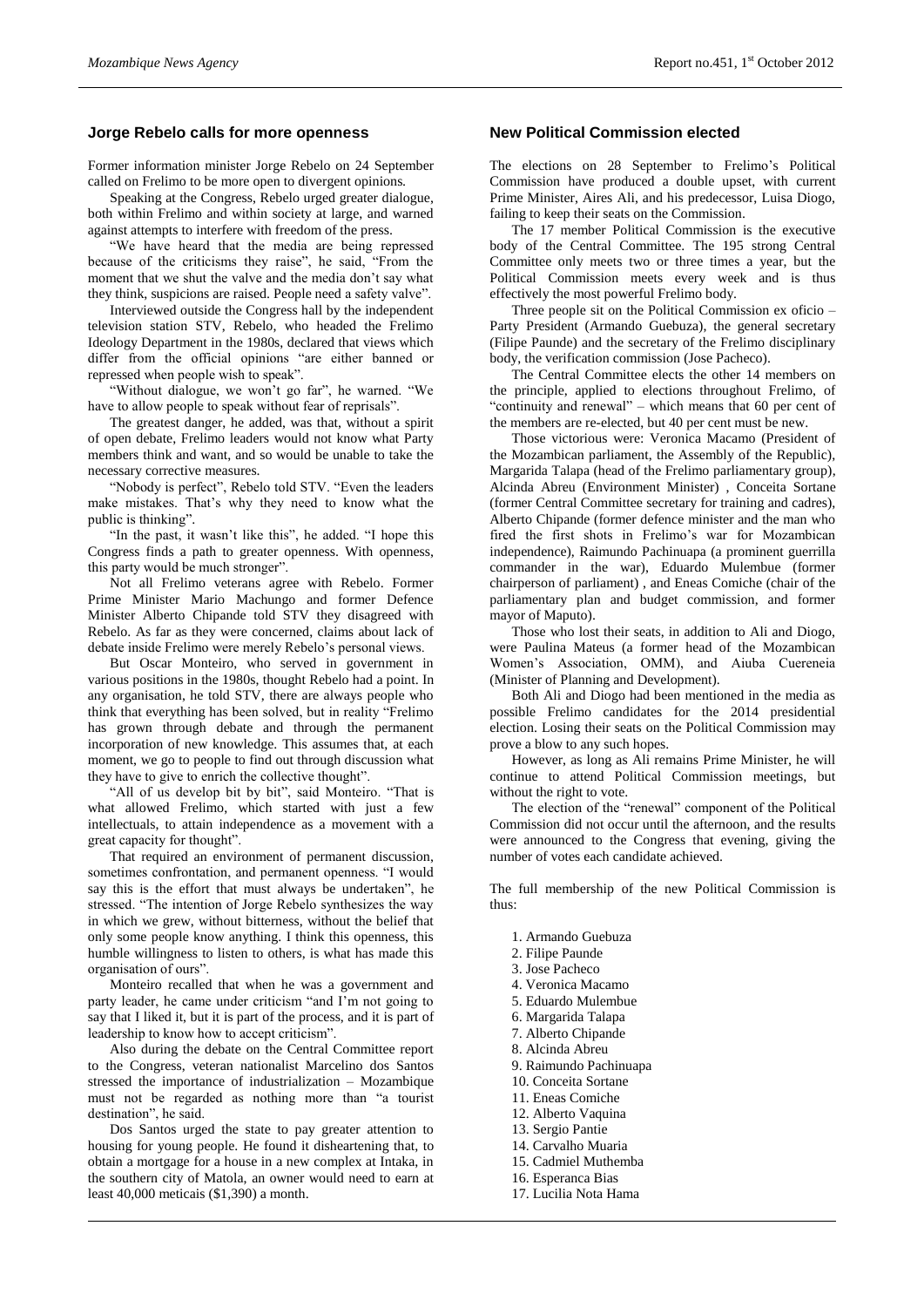## **US embassy funds action against HIV/AIDS**

The United States embassy has announced funding of \$1.4 million this year for Mozambican organisations to implement projects to prevent the spread of HIV/AIDS.

On 24 September US ambassador Douglas Griffiths signed funding agreements with representatives of 29 community-based organisations involved in the fight against the epidemic.

The money comes from the Programme to Support Small Scale Projects of PEPFAR (President's Emergency Plan for AIDS Relief), and is intended to strengthen health systems, boost professional training and implement income generating activities for people living with or affected by HIV/AIDS.

Griffiths praised the progress made by Mozambique in the fight against the disease, but stressed that the battle was far from over. "To save more lives, we have to continue to work together", he said. "You, our partners, are essential for achieving our target of a generation free from AIDS in Mozambique".

The partner associations, he added, have a deep understanding of Mozambican culture enabling them to assist the US in its actions. "Because of your local knowledge, we can reach the most affected communities and spread messages about preventing HIV, treatment, and the available care and support".

Griffiths said that, since 2004, the United States has invested over \$1 billion in the fight against HIV/AIDS in Mozambique. In 2011 alone, the US had supported antiretroviral treatment for almost 200,000 HIV-positive Mozambicans, including over 43,000 pregnant women. It had supported the training of over 1,100 health professionals and the circumcision of 4,000 men (on the disputed grounds that male circumcision provides men with some measure of protection against HIV infection).

This support from the US embassy for the fight against HIV/AIDS is not new. Griffiths said that \$1.4 million is granted every year to local organisations committed to the fight against the disease.

#### **Police detain alleged kidnap boss**

The Mozambican police on 21 September arrested prominent businessman Mohammed Bakhir Ayoob on suspicion of involvement in the wave of kidnappings and ransom demands that has shaken Maputo in recent months.

Ayoob was apparently named as their employer by the three alleged members of the kidnap gang whom the police arrested on 13 September. These men, Arlindo Timana, Manuel Valoi and Inacio Paulino, supposedly implicated Ayoob in five successful kidnappings plus one that failed.

This gang confessed that, on 9 February this year, they abducted the wife of one of the directors of the company Delta Trading, and demanded a \$10 million ransom. They admitted to the kidnapping of Salim Mussa, owner of Favorita Warehouses, and demanded \$1 million for his release.

In November 2011, they kidnapped one of the owners of the foreign exchange bureau Mundial Cambios, and demanded a ransom of \$900,000. They also abducted the owner of the company Machava Warehouses, and wanted his family to pay them \$500,000.

The group also attempted to kidnap the owners of a second foreign exchange bureau, Africambios. But they made a mistake and kidnapped one of the bureau's workers instead. He was released a few hours later when the gang realized they had got the wrong man.

### **Zimbabwe cuts debt to HCB**

The Zimbabwean electricity company Zesa has slashed the debt owed to Hidroelectrica de Cahora Bassa (HCB), the company that operates the Cahora Bassa dam on the Zambezi River, in Mozambique's western province of Tete.

Earlier this year the debt stood at over US\$75 million, but Zesa says it has been sticking by its promise to pay its arrears with the aim of clearing the debt by the end of the year.

Zimbabwe needs 2,200 megawatts of electricity at peak times, but only has the capacity to generate 1,000 megawatts. It therefore relies on imports from neighbouring countries to avoid widespread blackouts.

According to Patson Mbiriri, Permanent Secretary in the Energy and Power Development Ministry, quoted in "The Herald" newspaper of Harare, the debt to HCB now stands at \$2.67 million "which should be cleared in the near future".

Mbiriri claimed that "\$1.7 million is being paid per week towards extinguishing the debt".

He added that "we currently receive a firm supply of 100 megawatts (from HCB) and we hope that we can be availed of more in terms of a new power allocation at the end of ongoing negotiations".

### **Government takes over funding of AIDS council**

The Mozambican government is to take full responsibility for funding the National AIDS Council (CNCS), after a collapse in support from foreign donors.

At a CNCS meeting in Maputo on 19 September, called to discuss the organisation's financial woes, Prime Minister Aires Ali said a significant amount of funding for the CNCS would be included in the state budget for 2013.

He stressed that the fight against HIV/AIDS remains a priority for the government. "We have to fight against this evil, which is reducing our capacity to act against our main enemy, which is poverty", said Ali.

Health Minister Alexandre Manguele warned "the CNCS is in a fragile situation, because the resources available for its operations have been affected by the withdrawal of support from most of the international donors".

He told reporters that, during the meeting, "it was clear that the government will increase support through the state budget to ensure that the activities in the national response to the epidemic continue".

CNCS programmes were premised on donor support of between \$16 million to \$17 million a year up until 2008, when most donor financing ended. Now the CNCS is managing just \$2.5 million to run its activities until the end of the year.

The CNCS Executive Secretary, Joana Mangueira, denied that the donor pull-out had anything to do with alleged problems of mismanagement.

"The explanation they gave us indicates that the international financial crisis is the reason for their withdrawal", she said. "We have never had management problems".

As from 2013, there will be no donor funding at all, added Mangueira, which meant that the CNCS faces "the enormous challenge of doing more with many fewer resources".

The most recent statistics on HIV in Mozambique, suggests that 11.5 per cent of people aged between 15 and 49 are HIV-positive. Despite all the efforts to prevent the spread of the disease, it is estimated that there are still 400 new HIV infections per day.